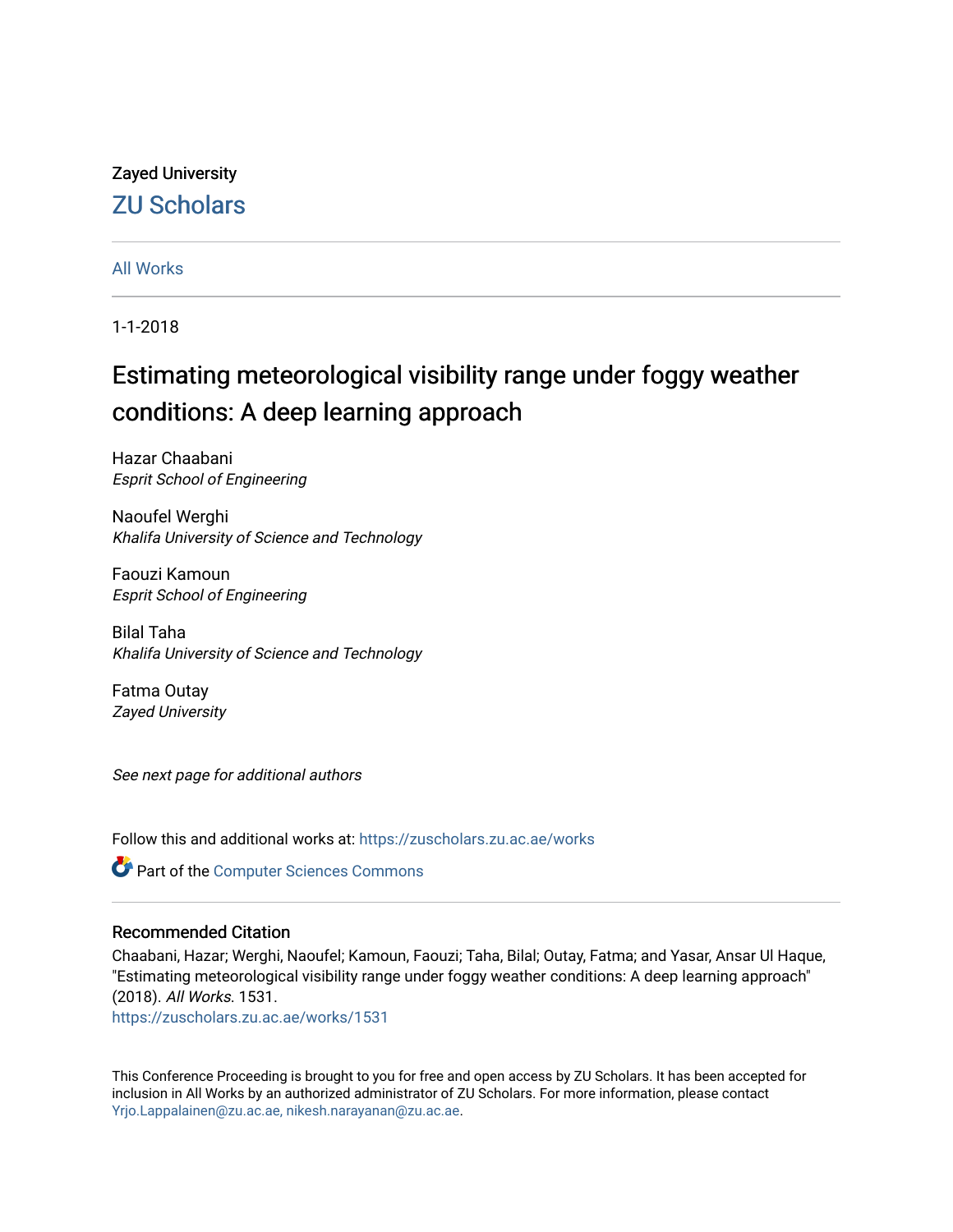## Author First name, Last name, Institution

Hazar Chaabani, Naoufel Werghi, Faouzi Kamoun, Bilal Taha, Fatma Outay, and Ansar Ul Haque Yasar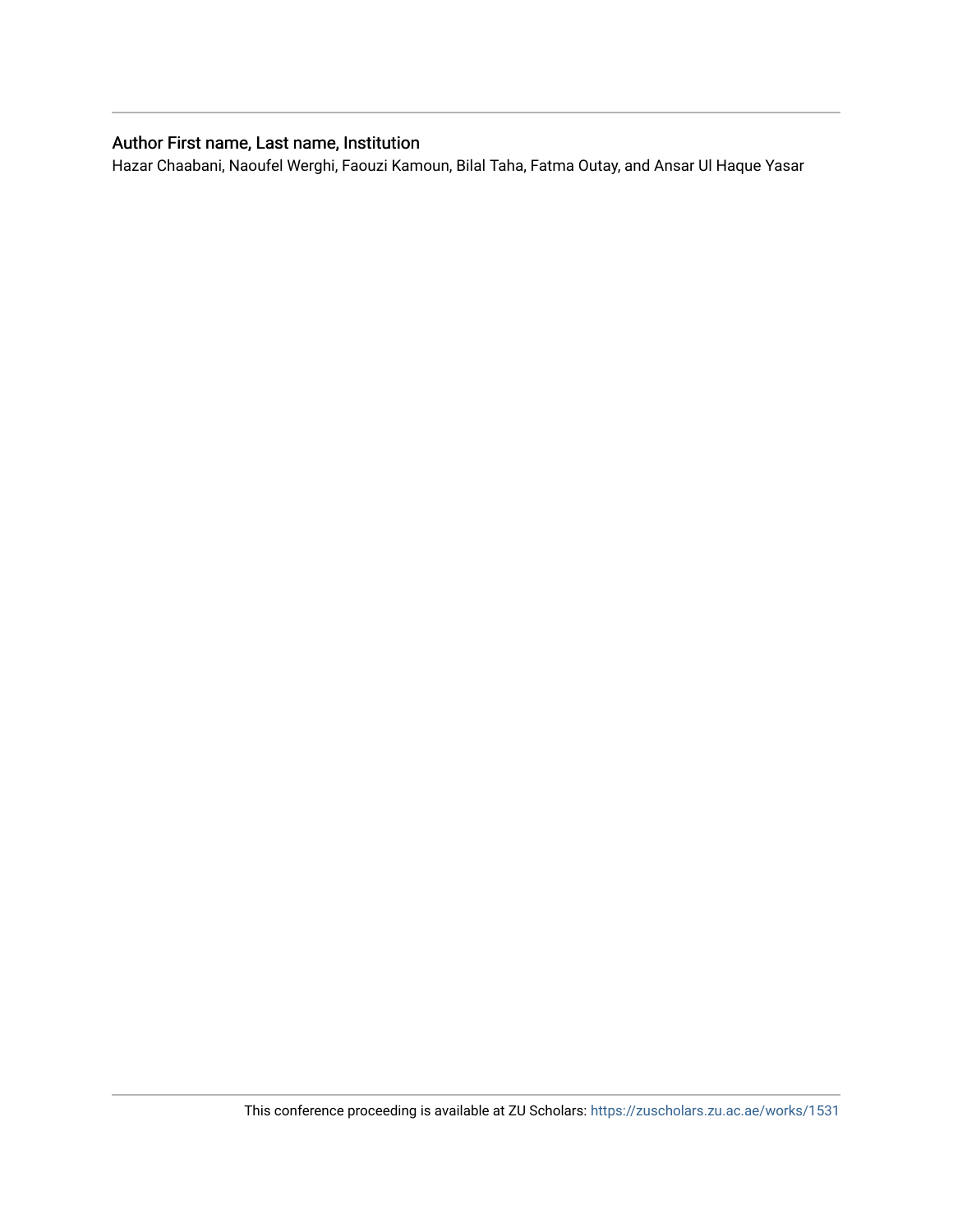



Available online at www.sciencedirect.com



Procedia Computer Science 141 (2018) 478–483

ww.elsevie **Computer Science** 

www.elsevier.com/locate/procedia

## The 2nd International Workshop on Connected & Intelligent Mobility (CIM 2018) The 2nd International Workshop on Connected & Intelligent Mobility (CIM 2018)

## Estimating meteorological visibility range under foggy weather Estimating meteorological visibility range under foggy weather conditions: A deep learning approach conditions: A deep learning approach

Hazar Chaabani<sup>a</sup>, Naoufel Werghi<sup>b</sup>, Faouzi Kamoun<sup>a\*</sup>, Bilal Taha<sup>b</sup>, Fatma Outay<sup>c</sup>, Ansar-Ul-Haque Yasard Ansar-Ul-Haque Yasard

*a ESPRIT School of Engineering, ZI. Chotrana II, Tunis PO. Box 160, Tunisia a ESPRIT School of Engineering, ZI. Chotrana II, Tunis PO. Box 160, Tunisia <i>b Khalifa University, PO Box 127788, Abu Dhabi, UAE Khalifa University, PO Box 127788, Abu Dhabi, UAE c Zayed University, Dubai P.O. Box 19282, U.A.E c Zayed University, Dubai P.O. Box 19282, U.A.E <sup>d</sup> Hasselt University, Wetenschapspark 5 bus 6, Diepenbeek P.O. Box 3590, Belgium <sup>d</sup> Hasselt University, Wetenschapspark 5 bus 6, Diepenbeek P.O. Box 3590, Belgium <i>b* 

#### **Abstract Abstract**

Systems capable of estimating visibility distances under foggy weather conditions are extremely useful for next-generation cooperative situational awareness and collision avoidance systems. In this paper, we present a brief review of noticeable approaches for determining visibility distance under foggy weather conditions. We then propose a novel approach based on the combination of a deep learning method for feature extraction and an SVM classifier. We present a quantitative evaluation of the proposed solution and show that our approach provides better performance results compared to an earlier approach that was based on the combination of an ANN model and a set of global feature descriptors. Our experimental results show that the proposed solution presents very promising results in support for next-generation situational awareness and cooperative collision avoidance systems. Hence it can potentially contribute towards safer driving conditions in the presence of fog. avoidance systems. Hence it can potentially contribute towards safer driving conditions in the presence of fog.

© 2018 The Authors. Published by Elsevier Ltd. This is an open access article under the CC BY-NC-ND license (<https://creativecommons.org/licenses/by-nc-nd/4.0/>) © 2018 The Authors. Published by Elsevier Ltd. © 2018 The Authors. Published by Elsevier Ltd. Selection and peer-review under responsibility of the scientific committee of EUSPN 2018.

Keywords: Visibility distance; intelligent transportation systems; meteorologcal visibility; neural networks; deep learning, convolution neural networks; machine learning; computer vision. networks; machine learning; computer vision.

#### **1. Introduction 1. Introduction**

According to the U.S. Federal Highway Administration (FHA), fog is a significant cause of fatal road accidents as

\* Corresponding author. Tel.: +216-99-423-944; fax: +216-70-685-454. \* Corresponding author. Tel.: +216-99-423-944; fax: +216-70-685-454. *E-mail address:* faouzi.kammoun@esprit.tn *E-mail address:* faouzi.kammoun@esprit.tn

1877-0509 © 2018 The Authors. Published by Elsevier Ltd.

This is an open access article under the CC BY-NC-ND license (https://creativecommons.org/licenses/by-nc-nd/4.0/) Selection and peer-review under responsibility of the scientific committee of EUSPN 2018. 10.1016/j.procs.2018.10.139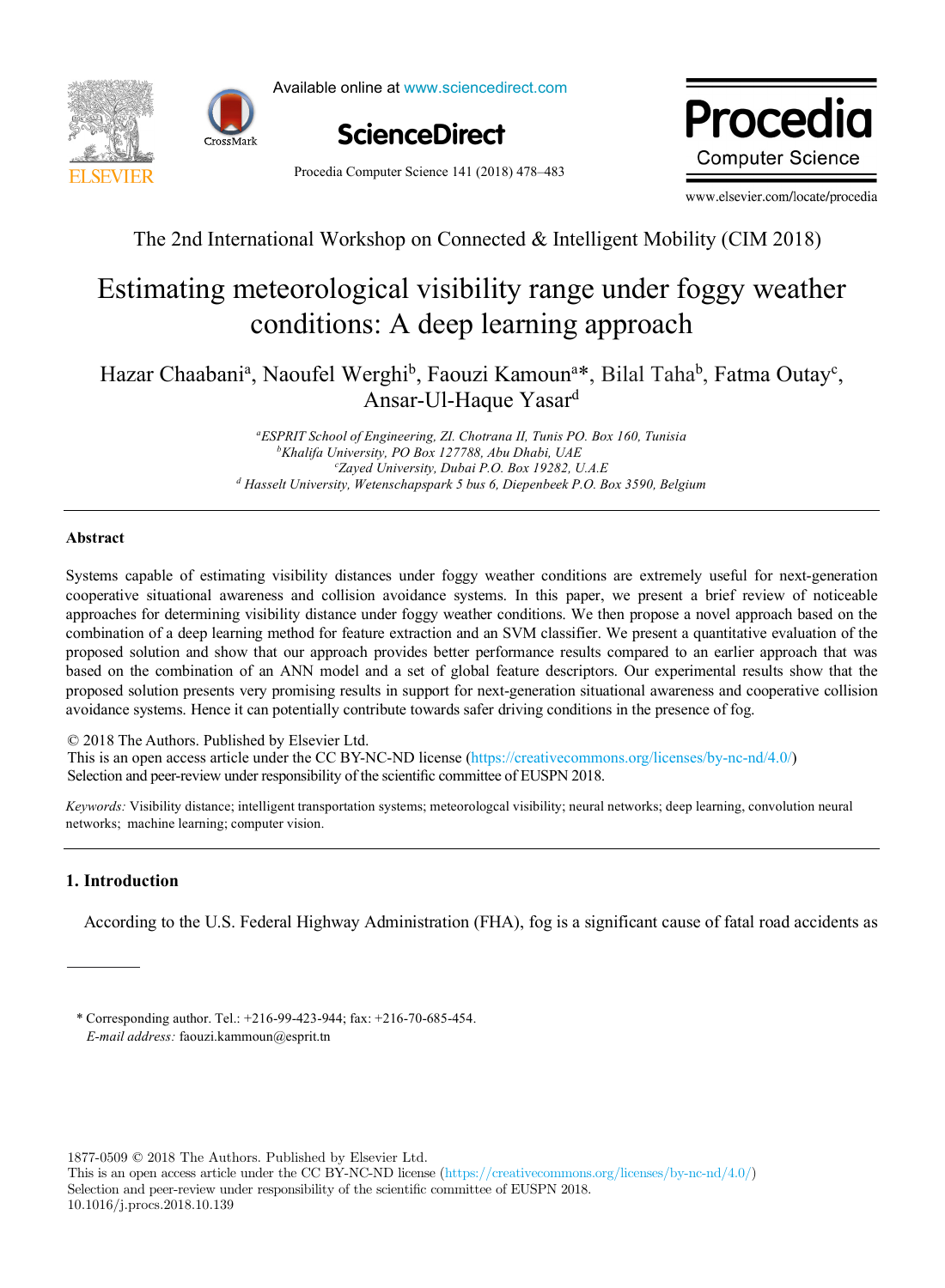it represents the most hazardous type of adverse weather conditions for motorists. In fact, fog can take drivers by surprise, impair their driving behavior and distort their perception of depth, distance and speed [1]. Fog can be defined as a dense cloud of microscopic moisture dewdrops that are suspended into airborne particles at ground level. It represents a state of atmospheric obscurity where visibility falls below one Kilometer. A dense fog corresponds to a visibility distance less than 40 meters, whereas a thick fog condition is associated with a visibility range between 40 and 200 meters.

 There has been a growing number of research initiatives towards connected vehicular systems based on V2V, I2V and I2I technologies that would allow intelligent road-side units (RSUs) and vehicles to cooperate for enhanced awareness of driving conditions and for a more proactive approach to counter low visibility due to foggy weather conditions. However, as highlighted by Hautière et al [2], in order to act on their surrounding environment, these assistance systems depend on efficient mechanisms to detect the presence of fog and, accordingly, estimate the visibility distance or range.

 In this paper, we propose a new method to estimate visibility range under foggy weather conditions which is based on a deep learning approach. To the best of our knowledge, this is the first contribution that aims to explore the application of deep learning approaches to estimate visibility range in the presence of fog.

 The remaining of this paper is organized as follows: Section 2 presents a brief overview of earlier approaches to estimate visibility distance in the presence of daytime fog. Section 3 presents our proposed deep learning approach for feature extraction while section 4 outlines the SVM classifier approach to visibility distance estimation. In section 5, we present some experimental evaluation results of the proposed approach and finally, in section 6, we conclude with a summary of the main findings of the paper.

#### **2. Visibility distance estimation approaches: A brief overview**

As shown in figure 1, visibility distance estimation approaches can be classified into four main categories. Methods based on human subjects, Lidars and optical visiometers are presented in [3] and will not be further discussed herein. In the present contribution, we focus on camera-based visibility estimation methods. These methods can be classified into two categories, depending on whether we have to localize some region of interest (target-based methods) or whether we will act directly on the full image (overall image-based methods).

The first (target-based) approach has been used with fixed cameras setups such is the case in [4, 5], as well as with onboard cameras such is the case of the RALPH system [6]. The contributions that fall under this approach differ in many aspects including the choice of (1) edge detection techniques, (2) descriptors, (3) target points (region) of interest, (4) target localization technique, and the methods used to estimate the distance. Various targets have been explored, including Lane markings [6], road signs [7], road shoulders [4], the intersection between a portion of the road surface and the sky [8-10], fixed landmarks [11], the vanishing point of the image where parallel road lines merge [9], the highest visible point in the driving space area [12], known targets based on a 2-dimensional map [13] and Lambertian surfaces [14-16]. The main drawbacks of target-based methods reside in the need for accurate geometric calibration of the camera in some proposed approaches and the reliance on reference objects with high contrasts in others [8, 15]. Target-based methods are also not effective in dealing with real-life situations associated with occlusion problems, curved roads, faded lane markers, and nonpermanent targets. The additional cost of installing and/or maintaining visibility markers also needs to be taken into consideration.

The second approach is based on extracting a global image descriptor vector which is computed on the whole image, independently of its content. The proposed algorithms under this approach rely on the overall features that are present in the image rather than on the explicit knowledge of the distance to various targets [17]. Examples of feature descriptors include the Fourier Transform [3, 18], the power spectrum [19], the combination of various geometric descriptors [17], and the combination of sharpen image and homomorphic filter [20].

Classification approaches have commonly been associated with overall image-based methods. The proposed classification solutions are based on:

- Power Spectrum approach based on the Fourier Transform and Fisher's Linear Discriminant Analysis (LDA) [19].
- Combination of Sobel algorithm for edge extraction and Fuzzy logic scoring system for classification [17].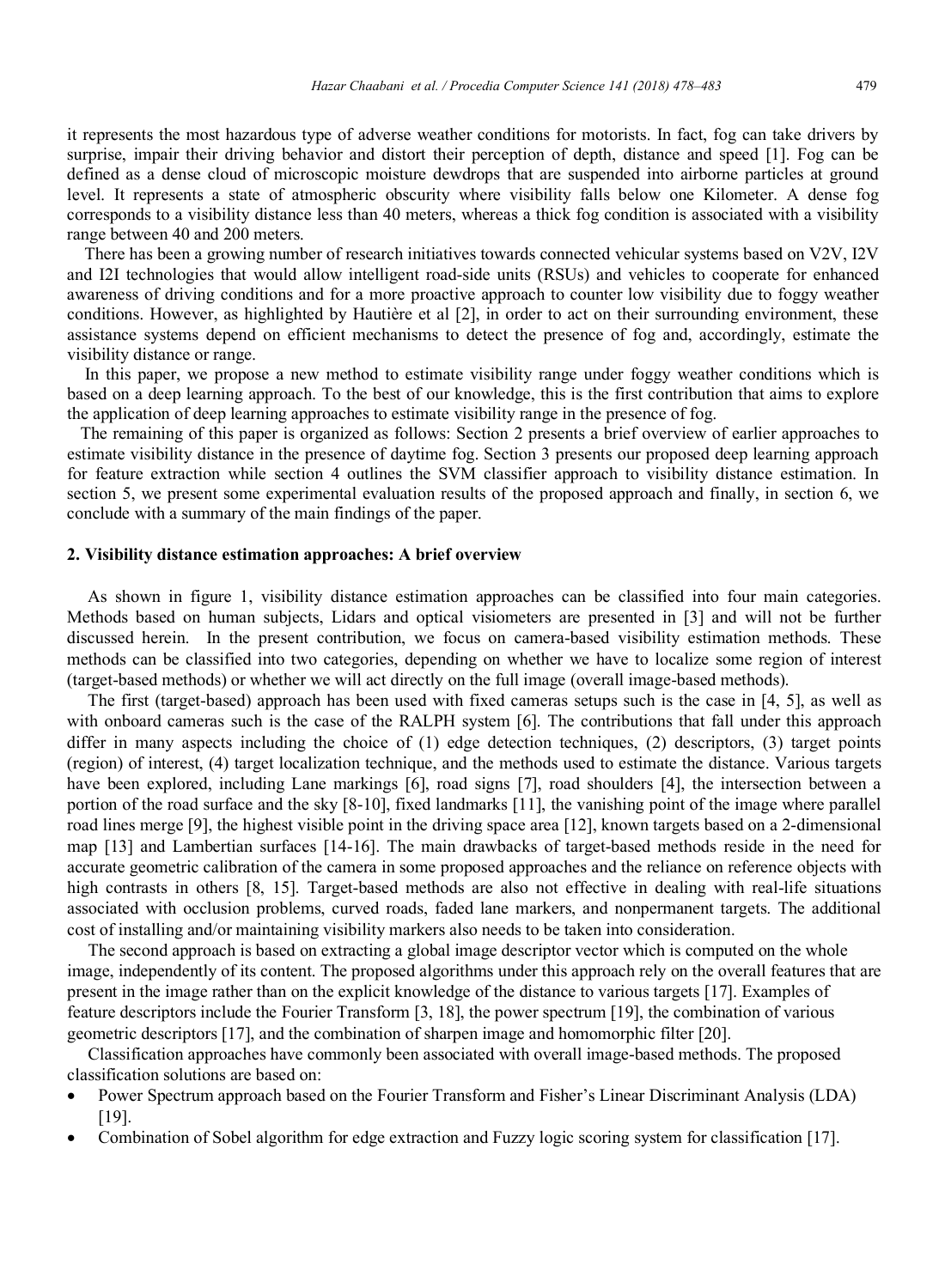• A 3-layer ANN classifier, combined with a global feature vector descriptor which is a combination of the mean squared Fourier transform vector, reduced by the Principal Component Analysis (PCA), and Shannon's image entropy [3].



Fig.1. Classification of meteorological visibility distance estimation approaches

The present contribution which is discussed in the next section falls under this "classification approach" based on overall image-based method.

#### **3. Feature extraction: Convolution neural network**

In this work we propose a deep learning approach in which a Convolution Neural Network (CNN) is used as a feature extractor. The derived features will be used as input to a given standard classifier.

Basically, a CNN deep learning architecture is composed of a sequence of cascading layers performing basic operations such as convolution, sub-sampling, followed by another sequence of fully connected layers, which act similarly to a classic ANN. These architectures have been known since the '80s, but they have now been rediscovered thanks to the availability of adequate computational power and training data [21]. Since 2012, when a CNN architecture resulted in the best ranked method in the ImageNet Large Scale Visual Recognition Challenge, CNNs have become, *de-facto*, the standard tool to address a large spectrum of problems in the fields of Computer Vision, Pattern Recognition and Image Processing. On the other hand, training a CNN network from scratch requires a large dataset, which is a tedious process for most practical applications. Further, and in addition to requiring considerable computational resources, there are no systematic guidelines as for the optimal choice of the architecture in terms of depth (number of layers) and structure. A good strategy to circumvent this challenge is to use pre-trained CNN architectures, that are proven to have good performance through training and validation over a huge database, and then tune, via training conducted on a specific application dataset, the pre-trained weights of the architecture. This technique, known as fine-tuning, can be performed either across the whole CNN or at specific layers. In this contribution, we propose to use the standard AlexNet architecture [22]. The AlexNet architecture consists of five convolutional layers, three maxpool layers and three fully connected layers. More details about AlexNet architecture can be found in [22].

#### **4. Support vector machine**

We used one-vs-rest multi class SVM for the classification of five discrete classes. More precisely, 5 binary SVM models are learnt by training the images of one class as positive and the remaining classes as negative.

The aim of a binary SVM classifier is to learn a hyperplane that optimally discriminates between the two classes according to the following equation:

$$
min_{\mathbf{w}} \quad \frac{1}{2}\mathbf{w}^T\mathbf{w} + C \cdot \sum_{t} (\max(0, 1 - l_t \mathbf{w}^T x_t))^2 \tag{1}
$$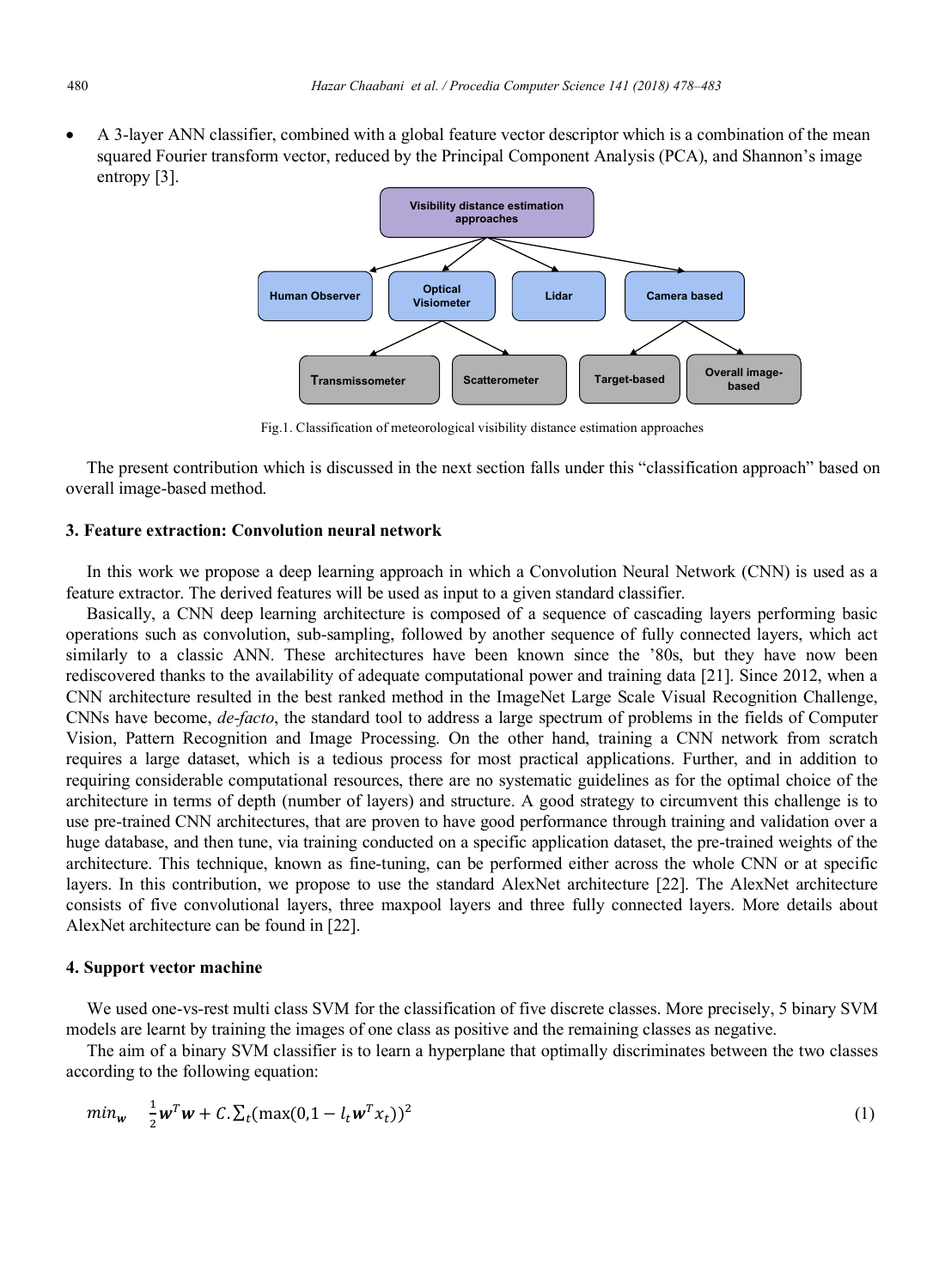where  $l_1 = \{1, -1\}$ . Unlike other classifiers such ANN, SVM classifier has the ability to manage a high-dimensional feature input without increasing the computational complexity. Hence it can handle the mapping of a huge number of features obtained from different layers of the CNN.

#### **5. Quantitative evaluation and results**

In this section, we present our experimental evaluation of the proposed deep learning approach for visibility range estimation in the presence of daylight fog. Considered ranges are <100, [100 200[ , [200 300[, [300 400] and >400. First we will describe the dataset used in this study and then we will give details about our experiments and present some quantitative results.

#### *5.1. Data description*

In this study, we used the FROSI (Foggy ROad Sign Images) database [23] which contains as set of 4032 (1400\*600) synthetic images of static outdoor scenes at various visibility ranges, namely 50m, 100m, 150m, 200m, 250m, 300m, 400m, and original scenes with visibility range above 400 meters. In each range, FROSI provides 168 images of three road sign panels (stop, speed and pedestrian).

While in the previous work of Chaabani et al [3], experiments were conducted on a sample of 336 images taken from the FROSI database, in this contribution, and for a better comparative analysis, the entire database was used instead. 70% of the image database was used for training and the remaining 30 % was used for testing.

Since deep learning is greedy in terms of its need for a huge amount of data for training, the size of the database was increased using different data augmentation techniques in order to avoid over-fitting. Recall that data augmentation is the process of enlarging a database utilizing information only from the original training set by applying transformations that preserve the label or the class identity. Due to the sensitivity of the images only two types of data augmentation techniques were implemented which operate on the shape and the noise level of the images, respectively. More precisely, we applied horizontal flipping (Fig 2-c) of the images and the addition of Additive White Gaussian Noise (AWGN) (Fig 2 -c). The mean and the variance parameters used for the noise addition are 0 and 0.005, respectively.



Fig. 2. a: Sample of each class in the data base, b: original image, c: horizontal flip, d: noisy image

#### *5.2. Experimentation*

A series of extensive experiments were performed for five class classification problem which aim to evaluate the effectiveness of the proposed approach. The performance results of our proposed method were also compared with those of Chaabani et al [3], which was based on using an ANN as classifier and a global descriptor based on Fast Fourier Transform and Shanon entropy. Here we also adopted the 70%, 30% rule for training and testing,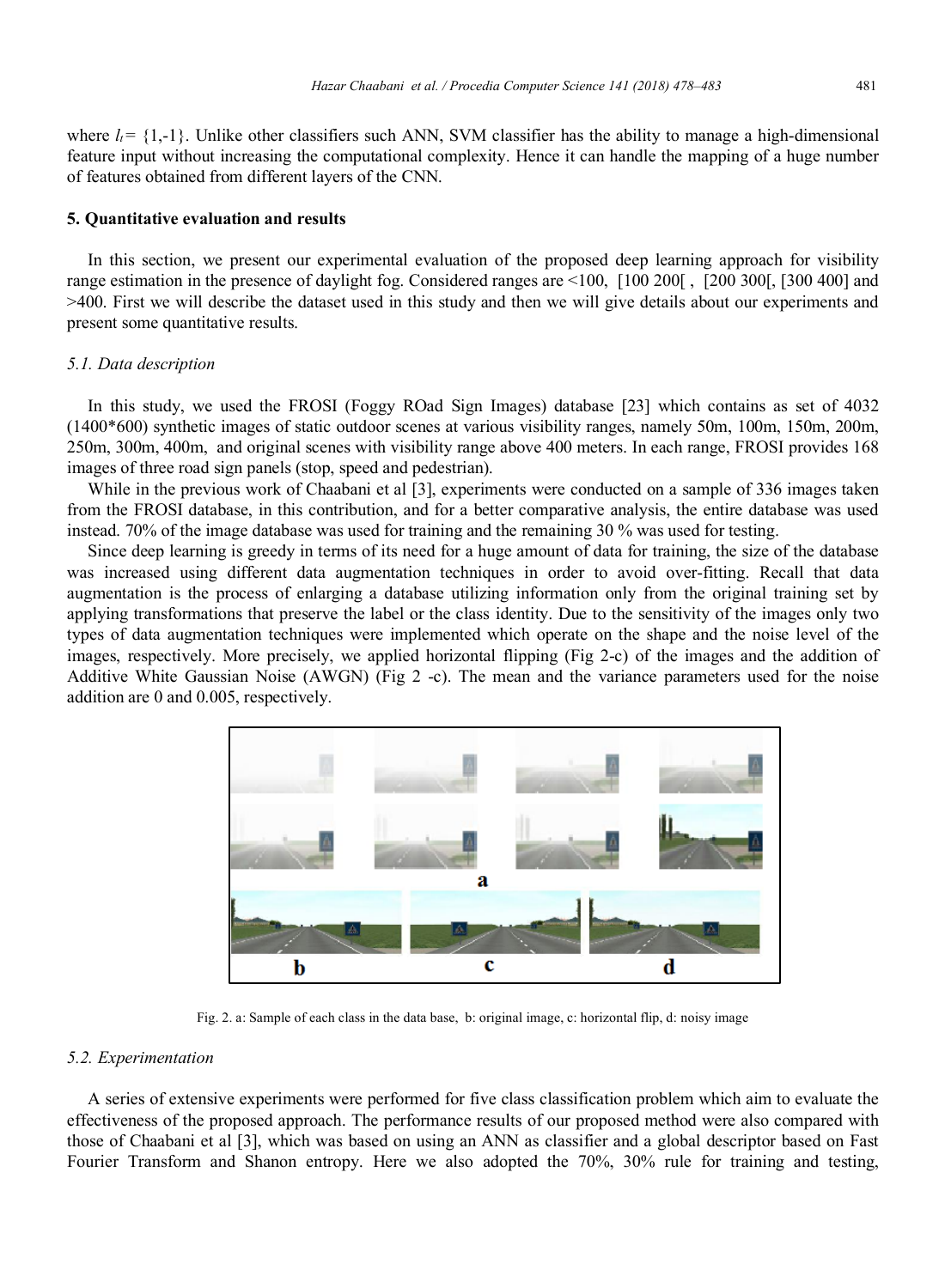respectively. The main focus is on encoding the foggy images in terms of activations of a pre-trained convolutional neural network. The features were employed from different layers from the pre-trained CNN. Therefore, AlexNet activations were used since this architecture consists of simple but effective structure composed of five convolution layers (*Conv*) and three fully connected layers (*FC*). The network was trained using the ImageNet database which consists of natural images; therefore the activations learned by this architecture exhibited diverse and discriminative features that could be utilized for our specific classification problem. We observed that activations from the first layers learned generic representations which failed to provide sufficient discriminative power. As a result, we investigated feature representations from the middle layers and onward, namely Conv4 till FC7.

#### *5.3. Results*

We evaluated the performance of the proposed approach in terms of three performance metrics, namely recall, precision and accuracy. The findings for training the SVM classifier with different features encoded from different layers of AlexNet are reported in Table 1, where the best reported performances are highlighted in bold.

| Table 1: Average recall, precision and accuracy values for 5-class classification obtained from our approach and the ANN approach [3] |
|---------------------------------------------------------------------------------------------------------------------------------------|
|---------------------------------------------------------------------------------------------------------------------------------------|

| Descriptor                                   | Classifier | Recall | Precision | Accuracy  |
|----------------------------------------------|------------|--------|-----------|-----------|
| CNN (Conv4)                                  | <b>SVM</b> | 99.11% | 99.17%    | $99.02\%$ |
| CNN (Conv5)                                  | <b>SVM</b> | 98.22% | 98.69%    | 98.42%    |
| CNN (FC6)                                    | <b>SVM</b> | 96.51% | 96.89%    | 95.83%    |
| CNN (FC7)                                    | <b>SVM</b> | 95.49% | 96.28%    | 95.31%    |
| <b>Fourier Transform</b><br>+ Shanon Entropy | ANN        | 77.54% | 75.86%    | 72.30%    |

The results shown in Table 1 indicate that for our 5-class classification, the best performance is achieved when the features are encoded from conv4 layer with scores of 99.11%, 99.17% and 99.02% for recall, precision and accuracy, respectively. This can be explained by the fact that deeper activations coming from deeper layers are more abstract and specific to the training data.

The results presented in Table 1 also show that the proposed deep learning approach outperforms the previous ANN approach of Chaabani et al [3] which provided scores of 77.54%, 75.86% and 72.30% for recall, precision and accuracy, respectively.

#### **6. Conclusion**

In this paper, we presented a novel deep learning-based approach to estimate the meteorological visibility range in the presence of daytime fog. We also presented a quantitative evaluation of the proposed method. Our proposed solution can support next-generation variable message signs and onboard Advanced Driver Assistance Systems (ADAS) to inform drivers about the visibility range and suggest the proper speed, thus contributing towards safer driving conditions in the presence of fog. In future, we plan to perform further experiments and test our approach with additional image sequences.

#### **Acknowledgements**

This research was supported by Zayed University Research Incentive Fund (RIF) grant #R16075.